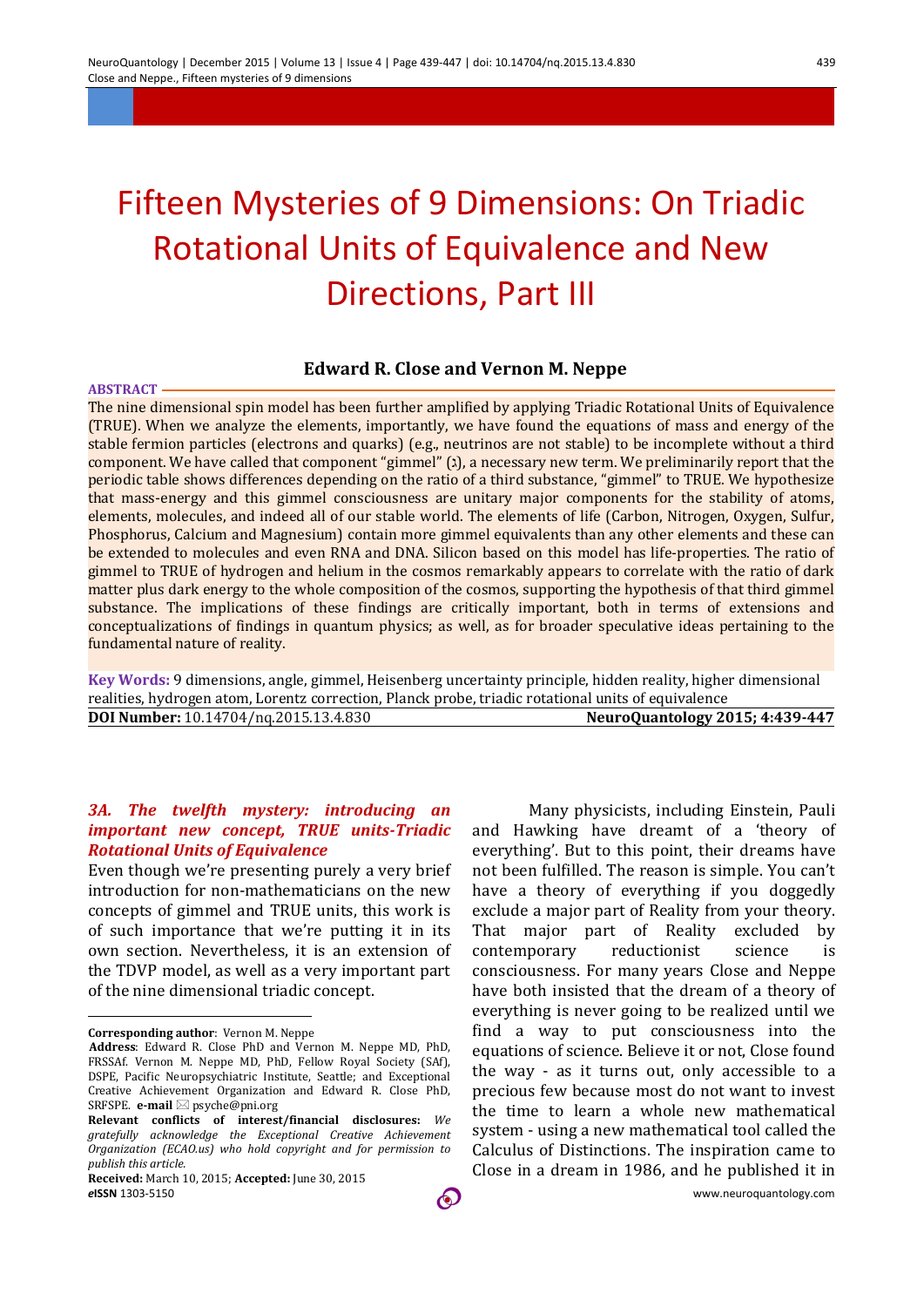1989 in a book entitled "Infinite Continuity" (Close, 1990); but in 1989, and even today, most people aren't willing to invest the time and considerable effort it takes to learn a whole new system of mathematical logic. Thereafter, Close wrote about it in Transcendental Physics (Close, 2000) and later Neppe and Close have published books and articles on this topic, but still we do not find many who are educated in the fundamental and basic, but critically important mathematical logic system of the CoD (Close and Neppe, 2012). This has allowed an approach to many areas including *Triadic Rotational Units of Equivalence (TRUE or TRUE Units).*

We maintain that scientists will never truly understand the Nature of Reality until our searches for scientific and spiritual knowledge are merged into one serious, combined effort. Once this happens on a global scale, humanity will experience an explosion of new knowledge and understanding far beyond anything experienced so far in the current era of recorded history.

With the concepts of *Triadic Rotational Units of Equivalence* (TRUE or TRUE Units) we are able to demonstrate how consciousness is describable in the equations of quantum physics and relativity and indeed, and importantly, extend this to Dimensional Biopsychophysics and a 9 dimensional model applying three triads of 2 quarks (up and down) and electrons. These are the most fundamental active parts of atomic structure as the proton has 2 up quarks and a down quark, and the neutron 2 down and one up and the atom also has the third stable fermion component, the electron.

In TDVP we find that, for quantized phenomena, existing in a multi-dimensional domain consisting of space and time, embedded in one or more additional dimensional domains, the fiction of dimensionless objects, a convenient mathematical expedient when we did not know that physical phenomena are quantized, is no longer appropriate. We can proceed with a new form of mathematical analysis, the *"calculus of dimensional distinctions"* (CoDD), and treat all phenomena as finite, non-zero distinctions. Replacing the dimensionless points of the calculus of conventional mathematical physics with distinctions of finite unitary volume, the elementary particles of the physical universe must be integer multiples of these unitary volumes. We can then relate the integers of

quantum reality to the integers of number theory and explore the deep relationship between mathematics and reality.

The German polymath Gottfried Wilhelm Leibniz stated that the most important question of all is: "*Why is there something rather than nothing?*" (Close, 2000) Science proceeds from the assumption that there *is something*, something that we perceive as the physical universe. In order to investigate this *something* that we appear to be immersed in, we measure the substances that something is made of —mass measured in energy-equivalent Mega electron volts divided by  $c^2$  (MeV/ $c^2$ ) —and look for consistent structures and patterns in this substance that can be described mathematically. From analyzing particle collider data, it is clear that quarks have to be made up of integer multiples of a basic energy-equivalent quantum unit of mass equal to the smallest possible elementary particle, the electron. Setting the energy-equivalent mass of the electron (0.051 MeV) equal to unity, we can normalize the energy-equivalent masses of up-quarks and down-quarks to integer values, i.e. integer multiples of the electron mass. Elementary particles are rotating at extremely high rates of angular velocity, but because the spin velocity is limited to light speed (c) in the 3S–1t domain of physical observation, as described above in Section 4F, the minimum mass unit is also the minimum volumetric unit.

The normalization of up-quarks and down-quarks to multiples of this minimum equivalence unit, based on the electron, is consistent with Planck's discovery that mass and energy only occur in multiples of a basic quantum unit, and Einstein's discovery that mass and energy are two forms of the same thing, interchangeable by the mathematical relationship  $E = mc<sup>2</sup>$ . This means that all physical objects are made up of combinations of these minimum units and can therefore be represented mathematically and geometrically by combinations of integer multiples of them.

The combination of two or more particles, e.g. protons and neutrons, made up of these equivalence units is represented mathematically by a summation of n-powers of integer distinctions, where n is the number of dimensions of the distinction. Since all stable spinning particles are shown to be symmetrical, the shape factor cancels out of the equation and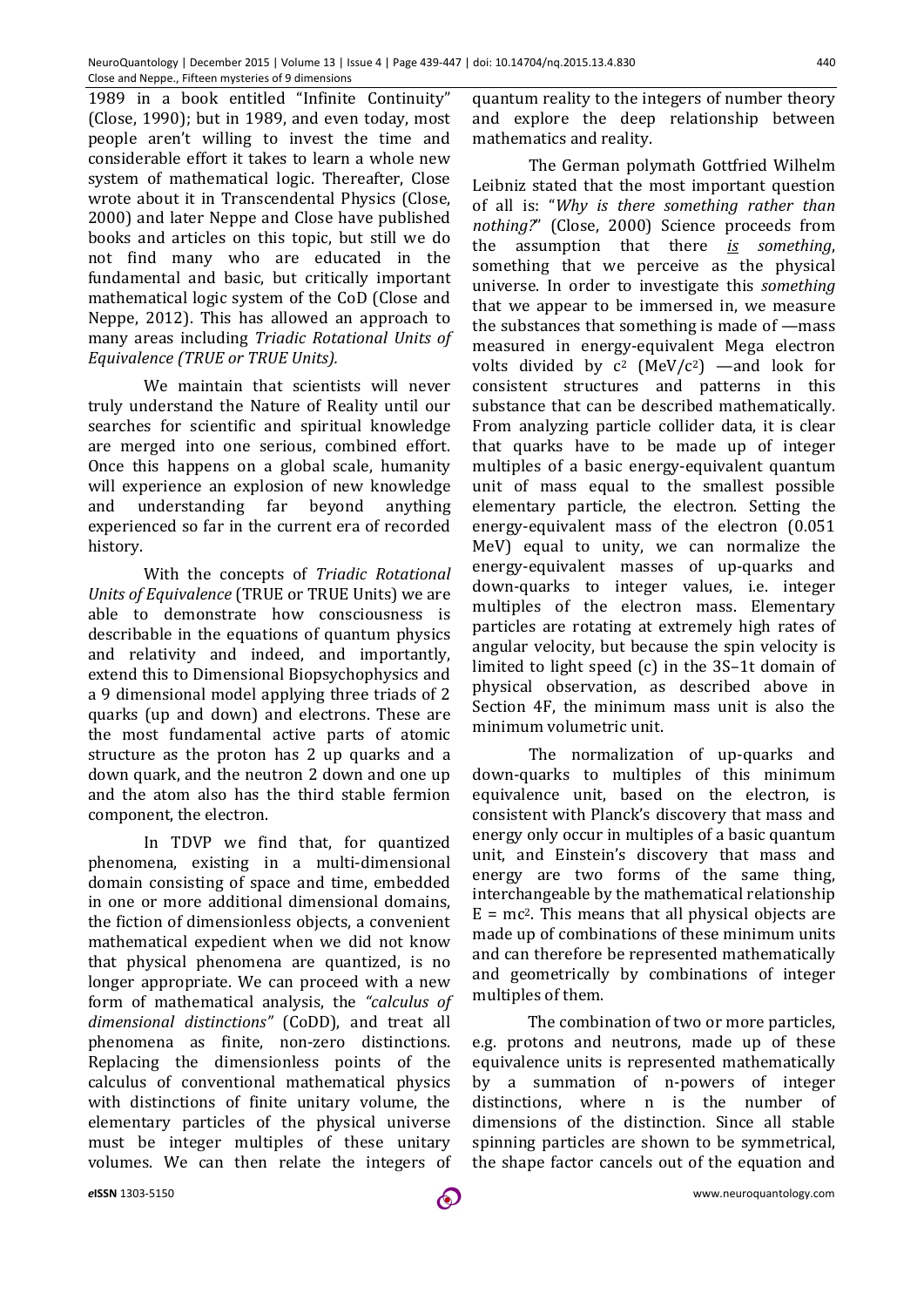the general expression for these combinations becomes  $\Sigma_{n=1}$   $(X_n)^m = Z^m$ , which we call the "Conveyance Expression". This expression yields an infinite number of equations as n, the number of dimensions, and m, the number of particles take on different positive integer values between 1 and 9. Because the  $X_n$  can only take on integer values, these equations are a special type of equations called Diophantine equations. <sup>2</sup>

The power m is equal to 3 for observations in 3 dimensions, and Fermat's Last Theorem tells us that there are no integer solutions for the Conveyance Equation when n = 2. But there are integer solutions when  $n = 3$ . So, while two symmetric particles cannot combine to form a third symmetric object, three symmetric particles *can* combine to form a fourth symmetric object.

This means that the Conveyance Equation  $(X_1)^3$  +  $(X_2)^3$  +  $(X_3)^3$  =  $Z^3$  can represent the combination of three quarks to form protons and neutrons. Note that this explains why quarks are only found in combinations of three. Other combinations are unstable and decay before they can form material structures. We find, however, that there are no integer solutions for this equation unless there are units of a third form of reality not detectable as mass or energy.

All mathematical reasoning and description is based on the conscious drawing of distinctions, as in the Calculus of Distinctions. We have combined Euclidean and hyper-dimensional geometry, requiring a nine-dimensional reality containing three forms of the basic "substance" of the universe. This provides the framework for describing the elementary particles that appear to be the building blocks of the physical universe. This approach is the logical extension of very important work started by Hermann Minkowski, Albert Einstein, Georg Cantor, Theodor Kaluza, Oskar Klein, Kurt Gödel, and others, who made significant progress explaining physical phenomena in the framework of multidimensional geometry (Close and Neppe, 2014; Neppe and Close, 2014a).

It has long been known that the appearance of *solid matter* is an illusion, in the sense that there appears to be far more empty space than substance in an atom. But now we learn that the matter of sub-atomic particles and the "empty" space around them are also illusory. This is, however, consistent with quantum physics experiments that bear out the conclusion resulting from the resolution of the EPR paradox (Bell, 1964) and John Bell's inequality (Bell, 1966; 1987): Experimental physicist, Alain Aspect (Aspect *et al.,* 1982) and many others (Aczel, 2001; Suarez and Scarani, 1997) demonstrated entanglement phenomena. Others showed that the particles and/or waves of the objective physical reality perceived through our senses cannot be said to exist as localized objects until they impact irreversibly on a series of receptors—these constitute a distinct observation or measurement by a conscious entity (Wheeler, 1980; 1994; Wheeler and Feynman, 1945).

In TDVP, we apply Dimensional Extrapolation using dimensional invariants to move beyond three dimensions of space and one of time. Within the multi-dimensional domains defined in this way, mass and energy are measures of distinctions of content. If there are other dimensions beyond the three of space and one of time that are available to our physical senses, how are they different, and do they contain additional distinctions of content? If so, how is such content different from mass and energy? We know that mass and energy are two forms of the same thing. If there are other forms, what is the basic "substance" that makes up the universe? Is it necessarily a combination of mass and energy, - or something else? For the sake of parsimony, let's begin by assuming that the substance of reality, whatever it is, is multidimensional and uniform at the quantum level, and that mass and energy are the directly measurable forms of it in the 3S-1t domain. This allows us to relate the unitary measure of inertial mass and its energy equivalent to a unitary volume, and provides a multi-dimensional framework to explore the possibility that the "substance" of reality may exist in more than two forms. We have definitively demonstrated that finite reality is multidimensional (9 spinning dimensions  $\pm$  exponents or multiples of the 9) which means that we are required to examine this extended data (Close and Neppe, 2012; Neppe and Close, 2014c; 2014).

 $\overline{a}$ 

<sup>2</sup> We are avoiding the detailed mathematics for the sakes of brevity and simplicity. Importantly all of this is available and will be published in due course. This is the first relative detailed nonmathematical description of gimmel and TRUE units. The Conveyance Equation is  $(X_1)^3 + (X_2)^3 + (X_3)^3 = Z^3$ . Most of the figures generated are unstable. But there *are some* stable structures, when n  $= m = 3.$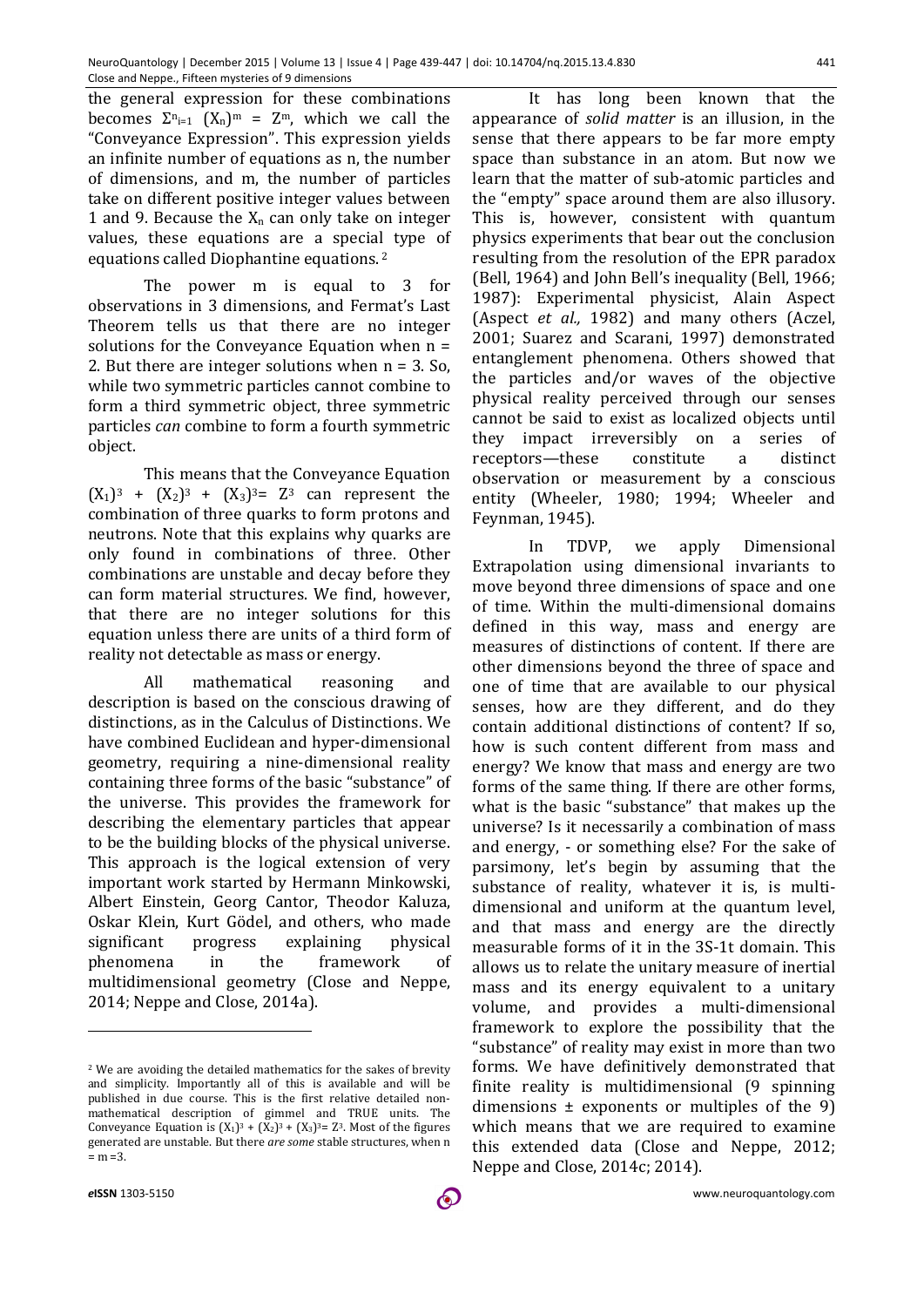From the TDVP model, we argue cogently that *Consciousness is truly the missing link in the current scientific paradigm*. If this is so, even the smallest subatomic particles must in some way be tethered to consciousness. We tested this by our TRUE unit work, and our data will be published in some detail at a later time. We simply now provide brush-strokes.

Within the framework of the current Standard Model of particle physics, the basic concepts of quantum physics and relativity are applied to the particle collider data. These then yield numerical values of the physical characteristics of the sub-atomic particles perceived to be the building blocks of the observable universe. These include photons, electrons, neutrons and protons, in units of MeV/c2 (mega-electron volts/ square of the speed of light).3

Analysis of these data in the framework of the mathematics and geometry of TDVP in 3S-1t provides us with a way to find the true quantum unit of measurement. The empirically measured and statistically determined inertial masses of the three most basic elementary entities believed to make up what we perceive in 3S-1t as matter, i.e. electrons, up-quarks and down-quarks, are approximately  $0.51$ , -2.0 and  $4.8$  MeV/ $c^2$ , respectively. The values for up and down quarks are derived statistically from millions of terabytes of data obtained from high-energy particle collisions engineered in specially built colliders.

When we analyze the elements, importantly, we have found the equations of mass and energy of the stable fermion particles (electrons and quarks) (e.g. neutrinos are not stable) to be incomplete without a third component. We have called that component "gimmel"  $(x)$ , a necessary new term. We hypothesize that Mass-energy and this gimmel consciousness are unitary major components for the stability of atoms, elements, molecules, and indeed all of our stable world. Gimmel is necessarily linked together to form a whole. We argue that we cannot have mass and energy (which are interconvertible and scored as a single measure) without gimmel. Without gimmel,

 $\overline{a}$ 

mathematically, the elements of the Periodic Table, including those that are crucial to life, are unstable. Because of this requirement of a third form (gimmel) for stability, i.e., in effect for there to be something rather than nothing, and because the minimal equivalence units are defined by applying basic relativity and quantum principles to multi-dimensional spinning elementary particles, we call them Triadic Rotational Units of Equivalence, or TRUE units.

As discussed above, to represent the elementary particles as multiples of the minimum mass/energy/volume units, we convert the collider data into integers, a process called normalization. We can then apply the Conveyance equation. This can be applied not only for atoms but for the whole Periodic Table of the Elements. We can extend such research to molecules and even to DNA and RNA as the fundamental elements of life.

Already our application of these concepts is producing remarkable results. This is meant to be effectively an abstract of our research, which we will present later in more detail. But in summary, the stable elements known to support life, namely carbon, oxygen, nitrogen, sulfur, phosphorus, calcium and magnesium exhibit the same high proportion of "gimmel" in the TRUE unit analysis, namely 0.762.4 Their gimmel content is higher than any other elements, except hydrogen, which has the highest proportion of gimmel at 0.893.5 We can show that these elements of life are far more stable than the others, and hydrogen would be completely unstable without this extra gimmel component. We can also even predict which elements with gimmel are more stable and therefore likely to maintain life. Surprisingly, the element silicon fits this profile so can be used as a predictive hypothesis.

As a point of interest, using the integral numbers required for stability, the key component is always triadic. In order to calculate

<u>.</u>

*e***ISSN** 1303-5150 www.neuroquantology.com <sup>3</sup> 1 eVx is a unit of energy equivalent to 1.602176565(35)×10−19 J (joules), and in quantum physics is the amount of *energy* gained (or lost) by the charge of a single electron moved across an electric potential difference of one volt. The measure eV/c2 is one of *mass where 1* eV/c<sup>2</sup> = 1.782662×10<sup>-36</sup> kg. 1 MeV= 1 million eV.

<sup>4</sup> Interestingly, two inert elements that have completed outer electron shells, helium and neon, also yield this figure of 0.762. However, we analyze valence as well in our calculations so that these would not be "elements of life."

<sup>5</sup> This is covered in greater detail in our forthcoming paper but because hydrogen does not have a neutron, we have hypothesized it to be unstable without gimmel not only in the calculations of mass and energy. Even then the ratio of gimmel to TRUE is higher than any other element. However, we also needed to add gimmel instead of the neutron into our calculations. We do not know if that gimmel is the same so have used the term daled when substituting for the neutron.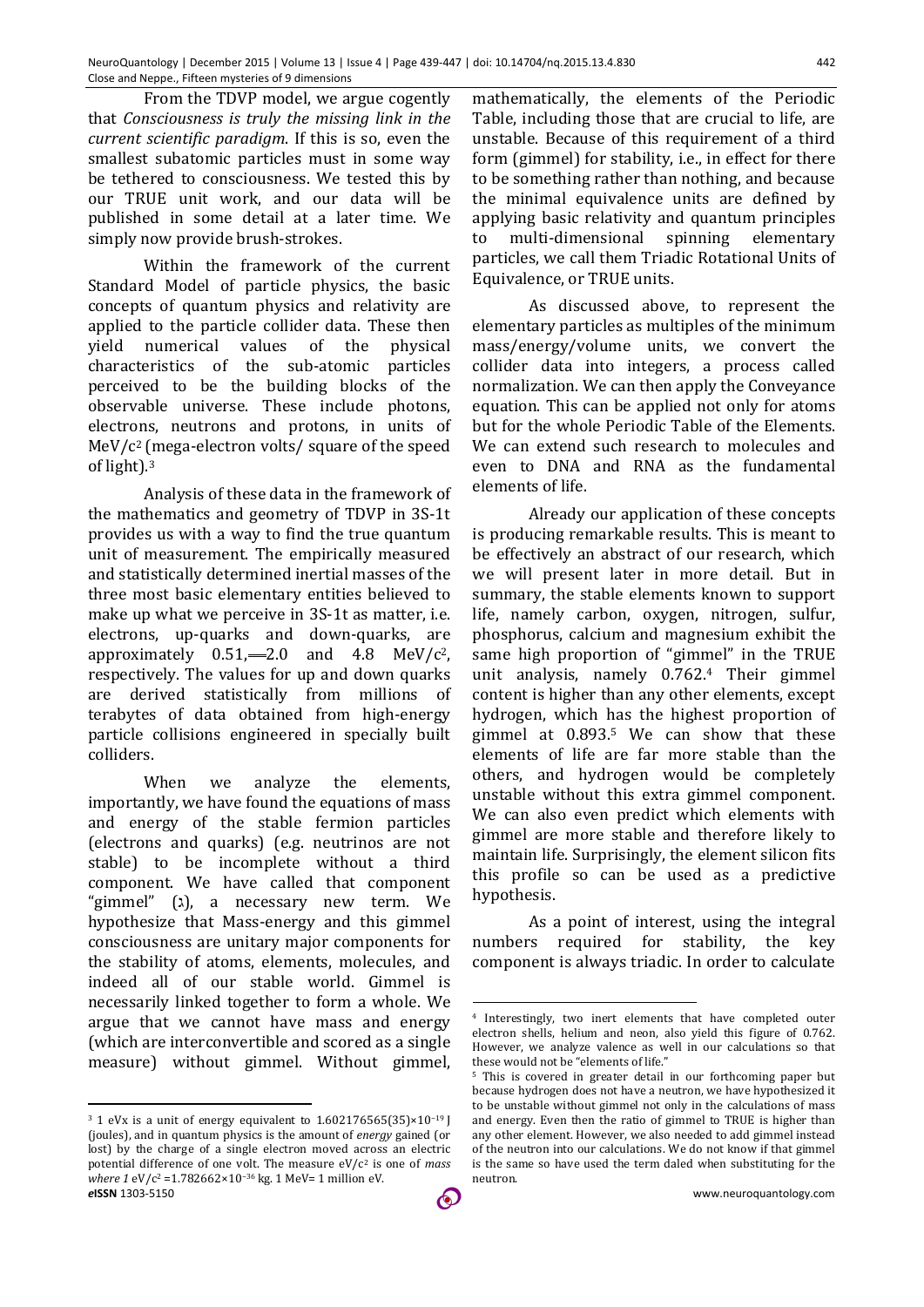molecular equivalents of the TRUE totals, we have applied a mathematical cubic number and we find that the total TRUE unit scores for these elements and for the molecules of life and even DNA and RNA are all multiples of the integer 108.3

Could it be that gimmel (*possibly a flow from the infinite field of a primary form of consciousness into the finite domain of 3S-1t spacetime*) is and *always has been* present in some form, even in the very most basic structure of reality, as quantum experiments and these results seem to indicate?

If so, we may have the answer Leibniz's question. There is always "something" not pure emptiness and nothingness. If consciousness is an integral part of reality, continually creating meaningful structure at the quantum level, there must be a way to include it in our scientific paradigm and the mathematics that describes it. The use of TRUE units to describe mass, energy and the third form, gimmel, representing consciousness, as described briefly in this paper, puts consciousness into the equations in a mathematically and logically coherent way, and produces a new paradigm that explains observations and calculations previously unexplained. This supports the validity of this approach and provides strong incentives for continuing to develop and apply this paradigm.

#### *3B. The thirteenth mystery: Dark matter, dark energy, gimmel and TRUE units. Speculations in cosmology*

A separate but extraordinarily important issue arises. This is also directly linked with TRUE units and gimmel, but this time cosmologically. The data we discuss here, is very much necessarily preliminary, but exciting given that it confirmed a hypothesis, and extends the ideas of gimmel, from the quantum level through to the cosmological.

When one calculates 3 dimensionally as a triad applying volumetric components, there is an almost exact correlation of the proportion of Dark Matter plus Dark Energy in the Cosmos (based on the latest Planck probe data) (Collaborators, 2013a; 2015; Cowen and Castelvecchi, 2014) as the proportion of Gimmel to TRUE units.

Effectively, we hypothesized that the ratios of gimmel to TRUE units and dark matter

and energy taken together as a proportion of the cosmos should strongly correlate.

This mathematical result is still preliminary based on our best available figures, but the equivalence which likely has an error we guesstimate of 1-2% is still striking. We hypothesized this correlation would work out and it does. Our hypothesis was based on the postulation that if indeed TRUE units are appropriate at the atomic level, they should be at the element level, at the molecular level and indeed all the way through to the cosmological levels. This, indeed, might provide the beginnings of a solution to the thirteenth mystery. It is one that has been regarded as unsolvable.

Very briefly and preliminarily, the calculation is complex and involves some assumptions of ratios in the cosmos. Effectively, "dark matter" and "dark energy" account for most of the matter and energy in the entire universe. The "dark" components cannot be seen directly with telescopes as apparently it does not emits or absorb light or other electromagnetic radiation. Its existence and properties can only be inferred and the Planck Probe mission team, applying the standard model of cosmology, calculated the total mass–energy of the known universe as containing 4.9% ordinary matter, 26.8% dark matter and 68.3% dark energy. Applying mass-energy equivalence together, the "dark" components constitute 95.1% of the total content of the universe. (Collaborators, 2013a; 2013b, 2015; Cowen and Castelvecchi, 2014). The Planck probe 95.1% is a linear proportion and should be calculated volumetrically as TRUE unit analysis cubes the values, and the cube of the 95.1% is 86.1% which we would use to compare with the gimmel/ TRUE proportion.

The cosmos is thought to be made up of about 75.6% hydrogen and 24.5% other substances mainly helium (but all these other substances have a similar gimmel to TRUE ratio of 0.442). For hydrogen, we needed to introduce another form in the "horizontal axis" besides gimmel, called "daled" (which may or may not be the same as gimmel). The necessity for a horizontal axis calculation with hydrogen is because the hydrogen atom lacks a neutron. Without something to compensate, the atom based on the TRUE unit calculations would be symmetrically unstable. There needed to be a further flow of a gimmel type substance to compensate. While we assume it would be the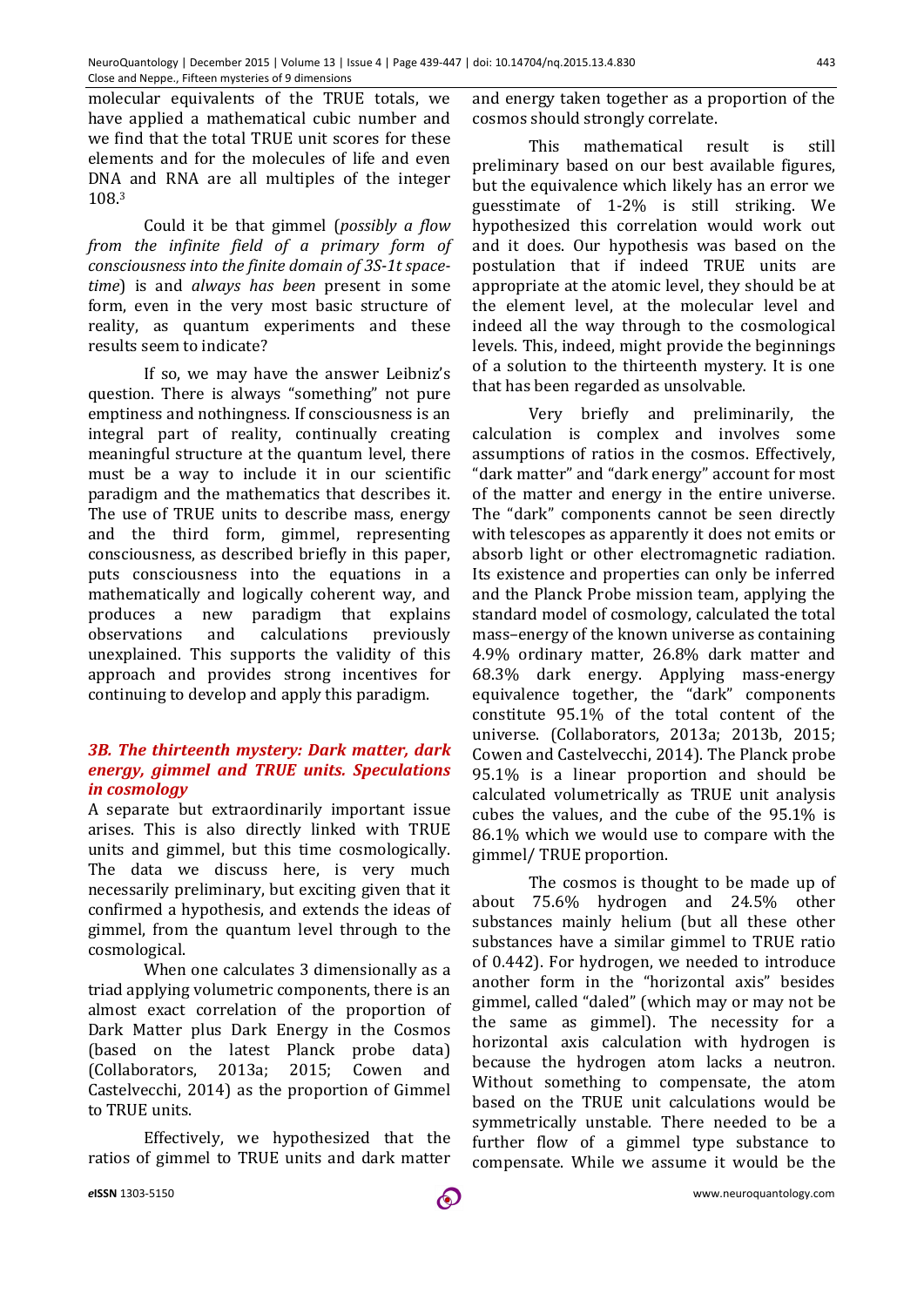same "gimmel", we're using it in a different context, hence Daled.6 Daled may or may not be the same as gimmel, and we're referring to both "gimmel" here.

The figures on Mass-energy and Gimmel in the TRUE unit calculations are already based on volumetric (cubic) units. By applying volumetric equivalents of 75.6% hydrogen in the cosmos with a 0.893 ratio of gimmel to TRUE, we calculate the hydrogen contribution to be 67.5%. Similarly, applying the 24.5% of helium (0.442 ratio) and any other life element (also = 0.442) that may be very small in the cosmos, the same figure TRUE unit ratio exists producing 18.5% as the ratio of Gimmel to TRUE. The total volumetric proportion then is  $67.5\% + 18.5\% = 86.0\%$ .

The similarity of figures (86.1% of volumetric dark matter plus dark energy compared with the proportion of gimmel to TRUE in the cosmos at 86.0%) is striking. However, these figures despite being based on best available current statistics, are, as indicated, still speculative. We estimated that the range for gimmel/ TRUE ratio might have an error of say 2% or even more, based on the available data for the proportions of estimated hydrogen and helium / other life sustaining elements in the cosmos.

Nevertheless, particularly, given that it was hypothesized to be so, the correspondences are remarkable based on current figures (gimmel/ TRUE: volumetric dark matter and energy together/ proportion of the cosmos). So very preliminarily, it appears that we could postulate that gimmel/ daled exists as a third substance besides mass and energy at every level, ranging from the quantal to the cosmological.

### *3C. The fourteenth mystery: the immediate implications of these 9D spin findings*

We discuss the immediate implications of these findings (Close and Neppe, 2014; Neppe and Close, 2014b). Some dimensions may be hidden from us in our restricted 3S-1t subjective reality.

The presence of a nine-dimensional vortical finite reality radically changes our worldview.

 $\overline{a}$ 

More formally, these results confirm the following hypotheses:

- a. We demonstrate a mathematical justification for the fermion mixing angle, like the Cabibbo angle.
- b. We demonstrate this is not purely a curiosity because it works only with 9 dimensions (and no others) and only by considering the vortical nature of reality.
- c. We demonstrate that our proposed 9 dimensional finite realities are a 9 vortical model in TDVP is feasible.
- d. Critically, this calculation would be falsified if any other number of finite dimensions were used because the fundamental figure is calculated per spin rotational dimension and only the pre-stipulated hypothesis of 9 dimensions works out.
- e. Further support is provided by the lack of any other dimensional model (e.g., 8 or 10 or 11 or 4 or 3) not working with these calculations. This provides support for the hypothesis that this model works exclusively by applying a 9 dimensional model.
- f. This conclusion provides critical evidence supporting the validity of the TDVP finite 9 dimensional spin model.
- g. Most importantly, the application of the fermion mixing angles has been demonstrated to be applicable in a 9-D spin model.

If the calculation holds, and it appears to do so, *because this is a simple mathematical derivation which can be, and has been checked,* it also has implications for not only finite 9 dimensional rotational realities as in TDVP, but other key concepts in this paradigm including:

- why and how dimensional extrapolation works: DE is directly demonstrated by the feasibility of these calculations requiring extra dimensions.
- vortical spin (with a stimulating proposal) including vortical indivension: This, of itself, provokes another important theoretical model relating to electron shape.
- orthogonality,
- dimensionometry,
- Calculus of Distinctions (CoD) and

*e***ISSN** 1303-5150 www.neuroquantology.com <sup>6</sup> We don't know what Gimmel/ daled is. We postulate it as linked with a broader "consciousness". We speculate it may be a continuous infinite vortical flow of consciousness, which would also possibly be embedding in it, other infinite properties equivalent to mass and energy. Gimmel/ daled we speculate may be a continuous infinite vortical flow of consciousness, which would also possibly be embedding in it, other infinite properties equivalent to mass and energy. This is a topic for a further lengthy paper.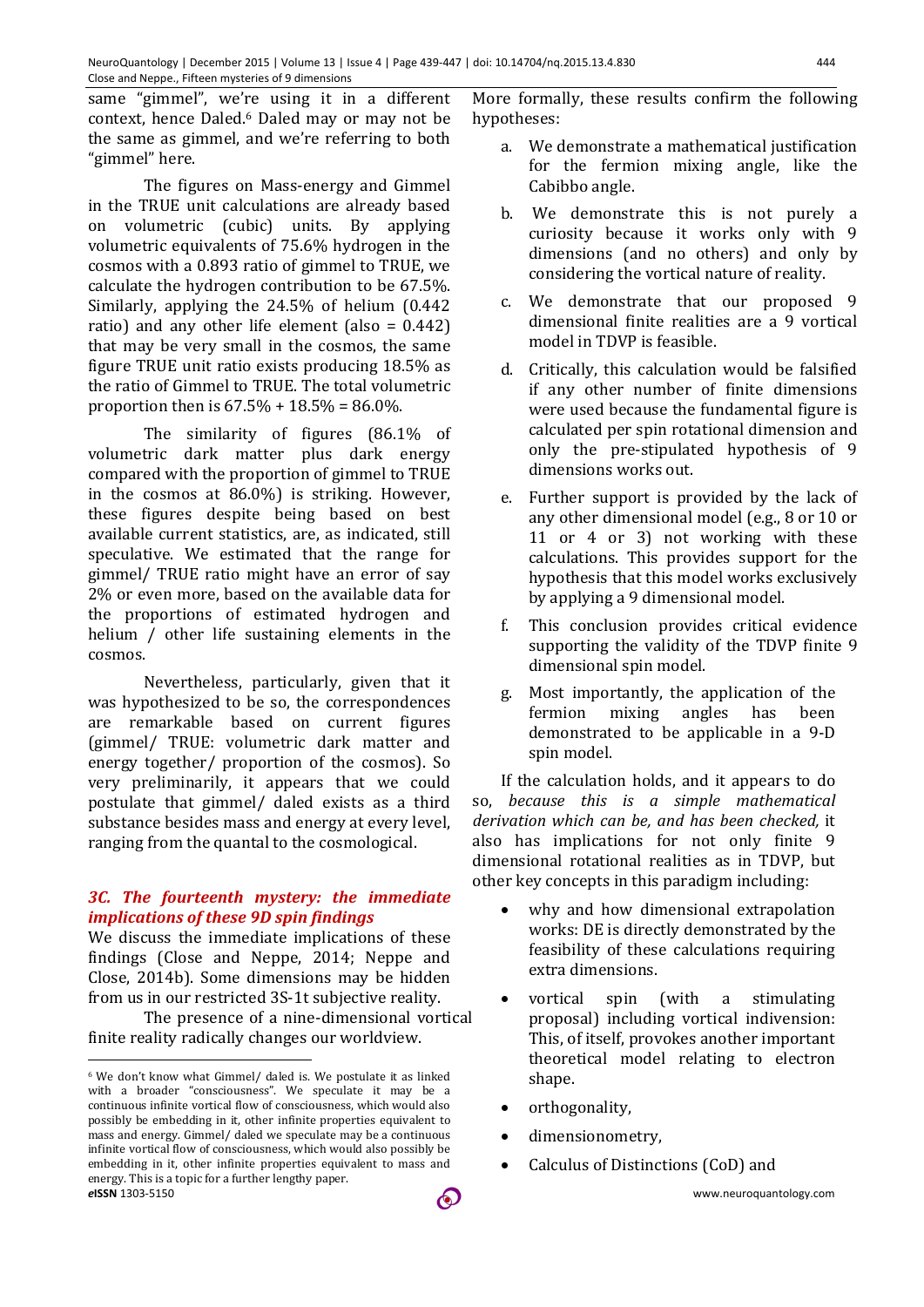- relativity and
- the Fine Structure Constant  $\alpha$ .<sup>7</sup> In this instance, α indirectly comes out in ratios like velocity of the electron round the hydrogen atom and the calculated spin velocity of the electron. The unwritten assumption is that fermions have an intrinsic spin of one half. The probability matrix calculated relates to the influence of one angle to another under the influence of subatomic forces (Mohr *et al.,* 2011; Rym and Cladé, 2010).

Our proposal that the essential substance of finite reality manifests as various dimensionally related mixtures of matter, energy and consciousness in 9 finite dimensions even though we may only be experiencing three of space and a moment of time is feasible but not proven by this work. Later work we are doing focuses on this triad.

### *3D. The fifteenth mystery: other significant implications for the future of appreciating and understanding our reality based on the 9D spin findings*

Can this be applied to other models? Possibly, but only:

- a. if they are 9 finite dimensional models (most String Theory models are not 9 dimensional)
- b. and if they involve rotation and intrinsic spin of fermions (so that, for example, any "folding" multidimensional String Theory models should not apply). No other well-developed proposed models seem to fit these parameters. The closest alternative model appears to be the provocative Subquantal Model modified in Adrian Klein's 2012 version. This recognizes the logic of a 9 dimensional model, but only briefly. However, the vortical spin elements and dimensional extrapolation applied to this calculation are not an essential part of the Klein model (Klein, 2012).
- c. Importantly, this calculation cannot be

derived by using a conventional Standard Model of Physics with 3 dimensions of space and one dimension of time. Nor can a Cabibbo angle like figure be calculated applying anything but a 9 dimensional model suggesting that models with <9 or >9 finite dimensions are incorrect. Moreover, the requirement of spin rotation suggests that models involving folding dimensions are also falsified.

- d. Moreover, this theoretical background to this calculation applies Dimensional Extrapolation in the TDVP model allowing calculations based on the multidimensional nature of reality.
- e. We show that the idea of our 3S-1t reality being relative and not absolute, and that there are legitimate concepts of orthogonality at higher dimensions.
- f. Our calculations support the finding of electron shape not being uniformly spherical: This is a strong conclusion because otherwise the calculated spin velocity *ve* would exceed the velocity of light (which multidimensional time may suggest but which is less parsimonious than the non-spherical electron).

## *Implications for Space-Time-"Consciousness" (STC) dimensions*

The demonstration specifically of the actual calculation of the fermion mixing angle (as exemplified by the equivalent Cabibbo angle) strongly motivates that our *finite* reality is 9 dimensional and these dimensions are differentiated through spin. However, this finite reality 9-dimensional matrix does not specifically differentiate any configuration of dimensional substrates such as (S3, T3, C3) from say (S5, T4). The TDVP model also includes finite and transfinite elements (the 10<sup>th</sup> plus dimension) plus the continuity of the infinite reality elements, but our derivation, here, examines purely the finite 9-dimensional spin TDVP reality component.

### *Future implications of the nine dimensional spin model*

We find that the mathematical derivation supports other significant implications for the future of appreciating our reality:

*e***ISSN** 1303-5150 www.neuroquantology.com  $\overline{a}$ <sup>7</sup> Arnold Sommerfeld's 1916 Fine Structure constant, α, is a fundamental physical constant of the coupling constant characterizing the strength of the electromagnetic interaction. It is a dimensionless quantity, with a constant numerical value in all unit systems. It is  $\alpha$  = 7.2973525698(24)×10<sup>-3</sup> or the famous 1/137 or more correctly 1/137.035999074(44). It can be expressed in terms of other fundamental constants of physics. .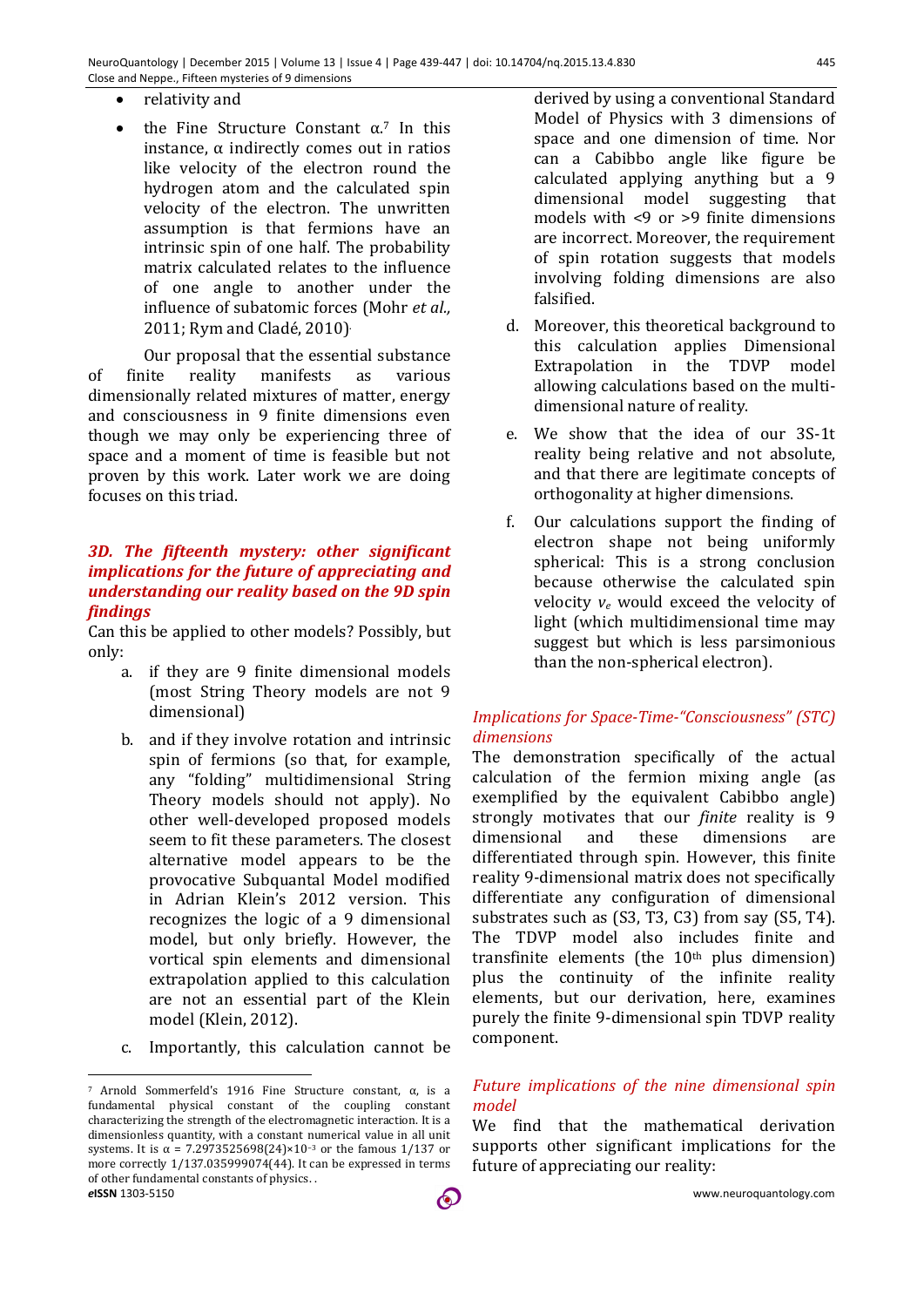- We confirm the derivation of the same approximate angle of 13.032 degrees for mixing angles for electrons.
- We recognize the potential to apply higher dimensional realities for future particle physics research.
- We amplify the pertinence of spin, the application of relativity corrections in electrons, and the conservation of angular momentum.
- We apply derivation of the same approximate Cabibbo mixing angle linked with electron spin (as well as quarks), and the broadening of Cabibbo's concept of "weak universality" by hypothesizing that all discrete phenomena result from specific dimensional extensions of the same elementary pattern inherent in the multi-dimensional substrate of reality.
- We introduce concepts pertaining to intrinsic electron spin and the pertinence of angular momentum in that regard.

## *Implications for the broader future*

This Cabibbo angle 9D spin finding could have *significant speculative implications* for the future of appreciating our reality. Effectively, these findings because of their breadth could generate several novel ideas for testing and application. These findings potentially change our world-view to a 9D spin finite reality. If justified, and the data below appear cogent, we no longer can claim that reality is purely 3S-1t.

- They imply that most of our finite reality is hidden because we are limited to what we experience in 3S-1t.
- The potential to apply higher dimensional

realities for future research becomes nontrivial. The most obvious relate to what was previously "science fiction" including space and time travel and communications that appear immediate.

- It provokes serious questions about the concept of finite reality, and about why some dimensions that may be hidden from us in our restricted 3S-1t sentient experience.
- It suggests that some of the other mysteries or ostensible contradictions in physics may be solved or better understood by applying a 9-dimensional spin paradigm.
- The extension to other science besides physics such as biology and application of concepts even to the consciousness and psychological sciences becomes an important consideration.
- The availability of a mathematical technique to demonstrate that the elements of life are more stable and to study TRUE and gimmel is a potentially major advance.
- All these findings, because of their breadth of implications, could generate several novel ideas for testing and application.

We have presented fifteen mysteries illustrating the potential diversity of multidimensional models that include consciousness and recognize the infinite. It may seem remarkable that brief overviews of so many mysteries have been presented. But the area of studying nine vortical dimensions is new and to our knowledge, no one else has explored it. Hence, this has provided a fertile area for the authors to pioneer new discoveries in dimensional biopsychophysics.